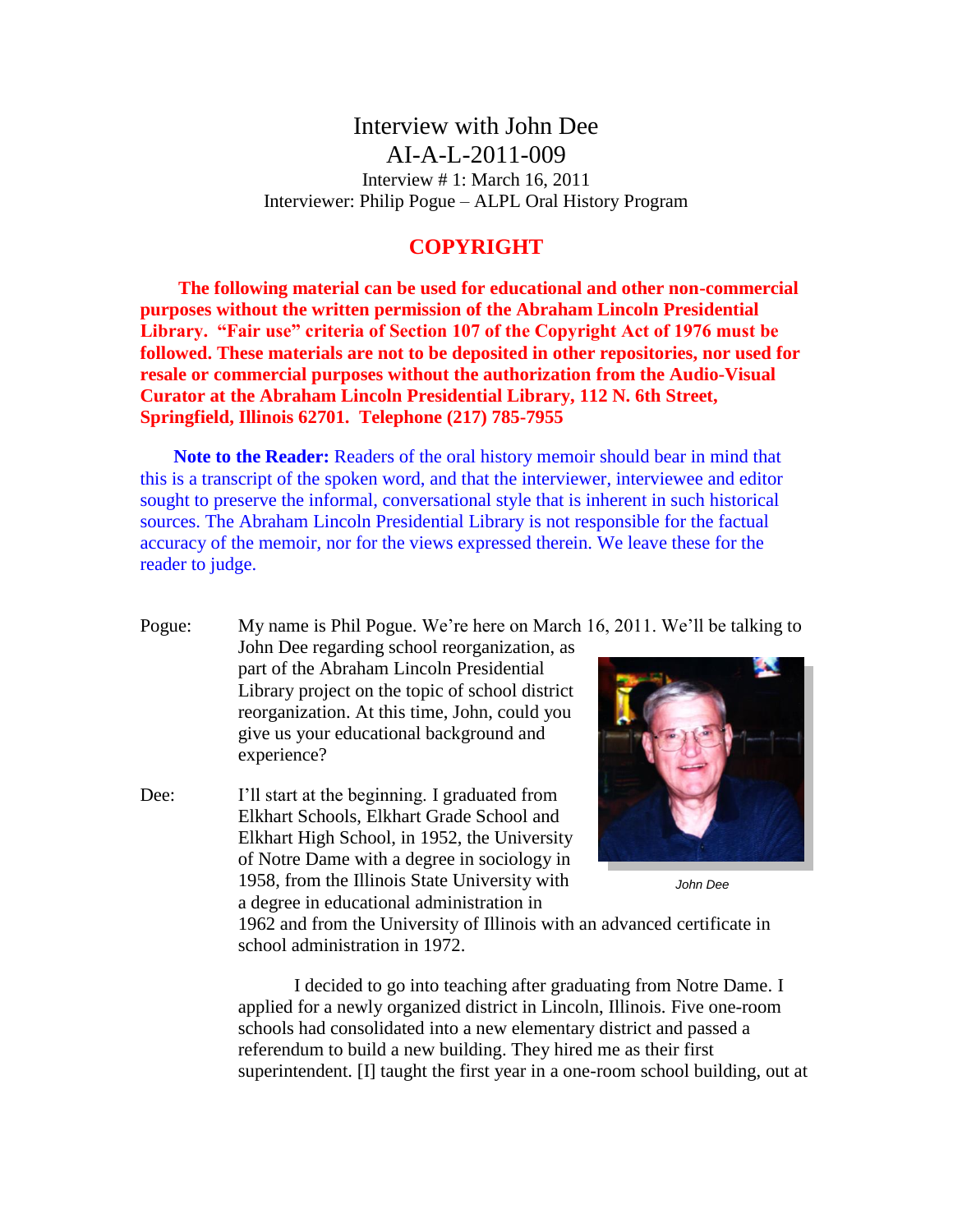Burtonview, Illinois, and then supervised the building of the new building and the other teachers in other one-room school buildings.

The second year, we moved into the new building. After three years there, I moved on to Elkhart Grade School, my home town, in 1961 and became their superintendent. I was there until 1966 when I moved north to the Linden Schools in '66 to '69 as superintendent of a dual district, an elementary district and a high school district, two boards of education and all that goes with that.

I became a superintendent of the Prophetstown Linden Unit District in 1969 and was there until 1981. [I spent] a couple of years out of education, and then in 1983 I joined the State Board of Education and worked there. After being there from '83 to '96, I went to work for FGM [Architects] on a part-time basis in marketing, visiting the schools in Illinois, talking about buildings, new construction and so forth. [After] a couple of years there, I joined the consulting and resource group as a consultant. We did feasibility studies for school district reorganization around the state. I did that until about 2002.

- Pogue: What role have you played in school reorganization with the State Board of Education?
- Dee: When I went there, from '83 to '87, I worked in the Program and Development Section, helping develop the Illinois Principals Academy and then later, the Illinois Administrators Academy. Then in 1987 I was appointed manager of a section in that agency, titled School Organization and Facilities. I worked there until my retirement in 1996.
- Pogue: Was there a division tied to reorganization, or did that fit in with other State Board departments?
- Dee: Well, there was a section in the Finance Department called School Organization and Facilities. That's the division that dealt with school district organization.
- Pogue: What role did the State Board play in school reorganization when you were working for them?
- Dee: The State Board was always at the table. Sometimes they developed legislation; sometimes they were the recipient of legislation that had been developed. They were always involved in school district reorganization and always carried out and implemented and facilitated and so forth, not always in agreeing with what was being proposed, but sometimes, yes.
- Pogue: During your time, did the State Board of Education have a position on school reorganization?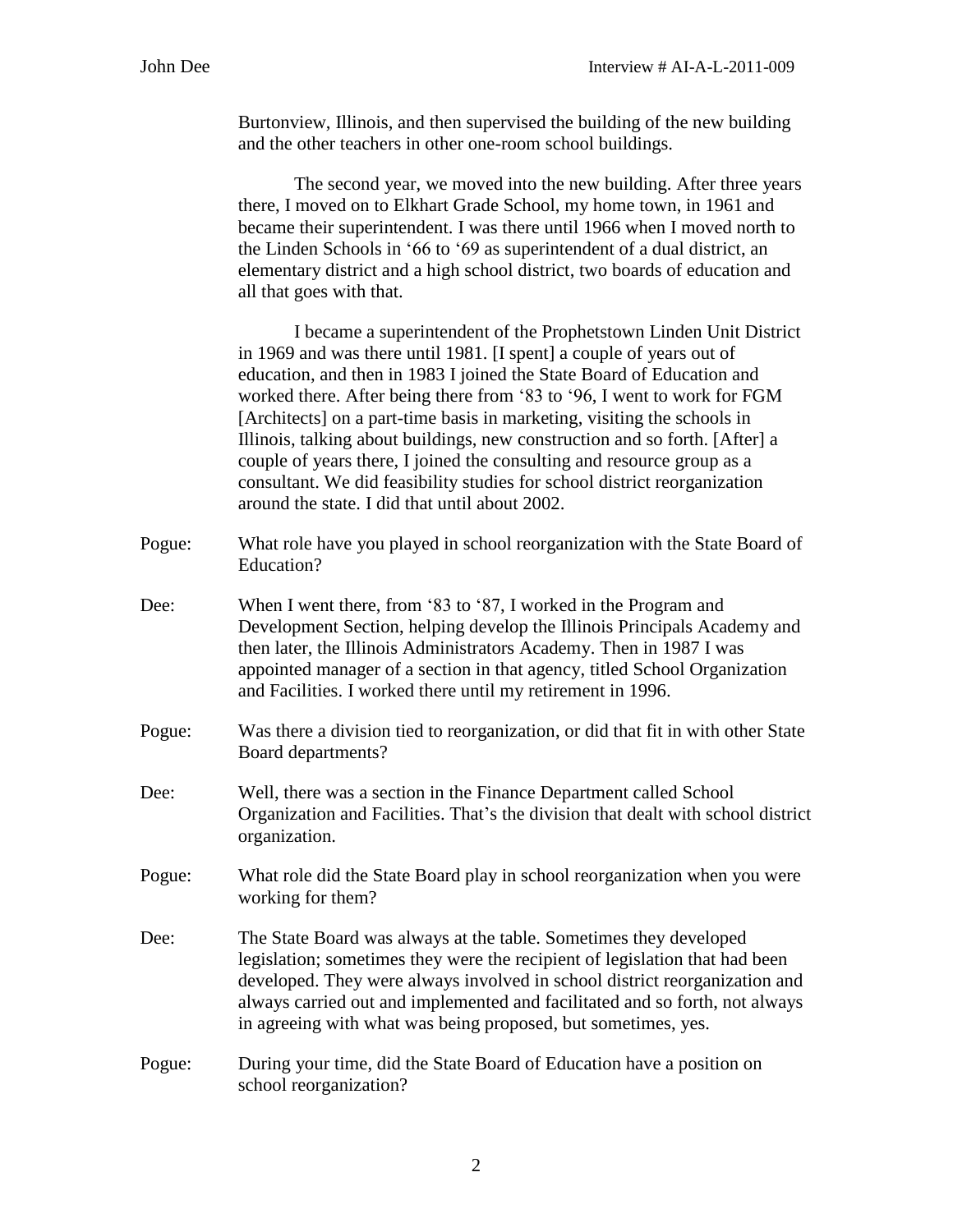Dee: The board, I think, kind of had reservations about taking positions. When they did, it seemed to be a problematic issue for them. So, yes, they supported reorganization, but they often didn't push it. They avoided things like the number of districts we should have, size of the high school and so forth. Although, in 1985 those issues were propounded by the governor's legislation, and they had to deal with whatever came to the table for them.

> They supported unit districts, I would say, as the best type of district organization. But other than that, they kind of went with what the district might need and what the district might want in the form of reorganization.

- Pogue: In 1985, there was a School Reform Act during the administration of Governor Thompson and, at that time, State Superintendent Ted Sanders, to come up with the requirement for county-wide studies, a high school of 500, a district of about 1,500. That caused a lot of problems and controversy, and eventually got rejected by the legislature, after they had considered it before. Did that '85 experience have any impact on the State Board operations when you were there?
- Dee: Well, the '85 Reform Act…Of course, I didn't get there until '87; I didn't become involved. I was in the agency, but I wasn't dealing with school district reorganization. But what it did―and where they came up with those numbers, I don't know―but the research department at the State Board, the ones who did the researching…I am sure they studied a lot of studies and looked at other states and so forth. The name I would give would be Sally Pancrazio. She was the head of the research department during the time of '85 and on down to '87, '89 and so forth. Sally went on to the Illinois State University as the dean of the School of Education, ISU and now is retired.

But anyway, following the '85 act, when it was killed, there was a lot of interest developed in the state. When I got there in '87, there was just a lot of interest. Some of the regions went ahead and did the studies. They went ahead and did what the law required and tried to carry that out.

When I got into the section at the State Board, I was on-call. I was out lots and lots to school districts that wanted to talk about school district reorganization. They would be talking with the neighboring district. There might be two or three districts there. But there was just an awful lot of interest, and all I was doing was explaining what the law said, how you would go about it, forming the steering committee, the committee of ten and all that sort of thing. So I would explain all that to them.

Anyway, I would say that the law had an impact at that time. I don't know that it resulted in a lot of reorganizations. And then in about 1990-91, somewhere in there, it seems like it slowed down a lot then, too.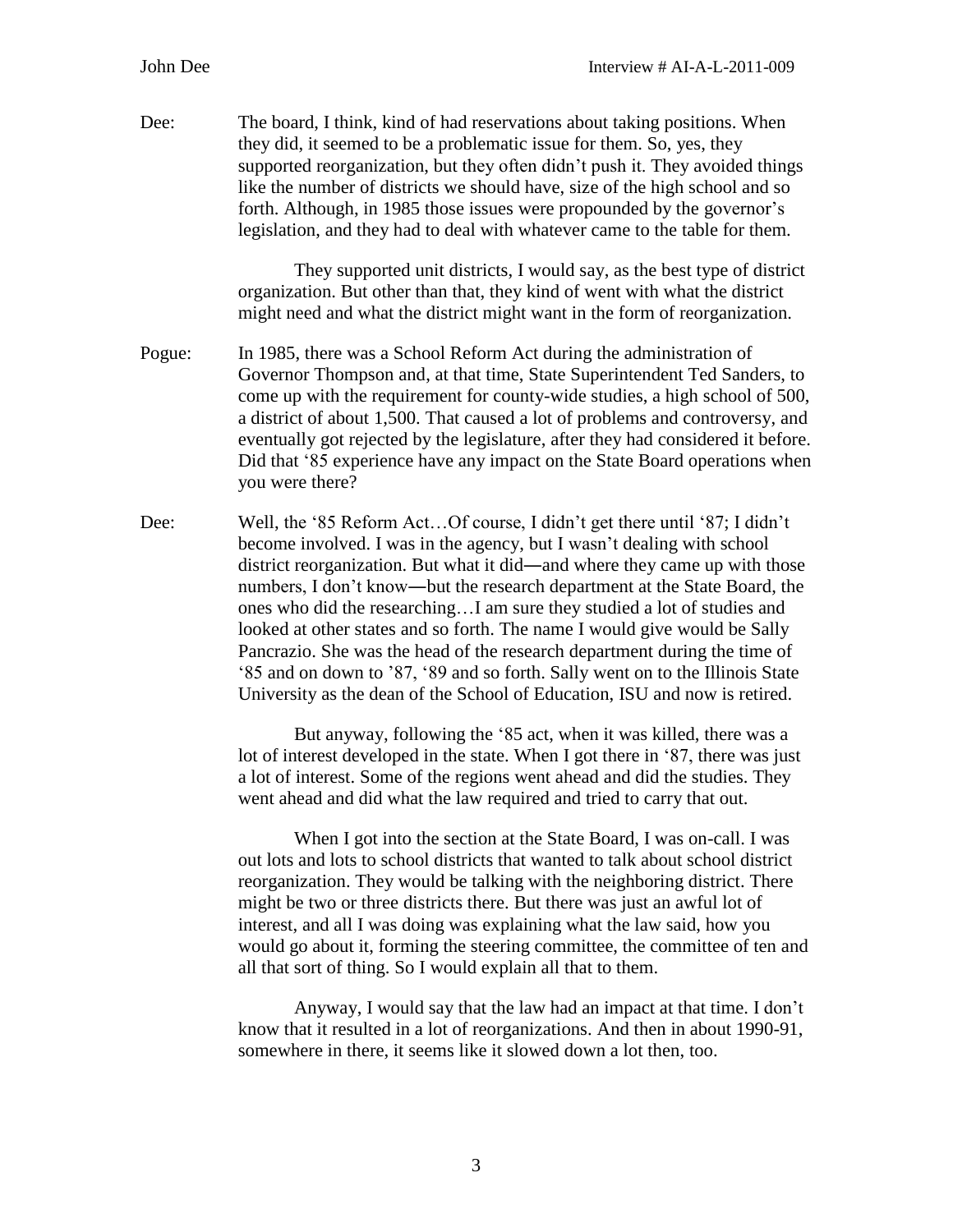- Pogue: What seemed to hinder school reorganization during the time period that you worked for the State Board?
- Dee: That's always an interesting question. First of all, I think that if the state doesn't mandate reorganization, there will be none and that Illinois has not done so. So, we have not seen any rampant reorganization.

Going back to '45, I believe there was a lot back in there. They had all these one-room schools and, boy, they consolidated a lot of them. But [from] '85 on, it didn't result in too much. Local control…people want to keep their schools as close as they can. That's a strong feeling. We're an agricultural state; [there are] a lot of local, small areas in the state, and they just want to hang on to their school district.

There's a desire to keep the elementary children at home. There's a fear that the high schools will get too big. And there's the attitude often expressed, if this school was good enough for me, it's good enough for the kids today.

- Pogue: What incentives were in place to consider reorganization during the period you served?
- Dee: Basically the four, as I remember, the deficit fund balance difference, state aid difference, teacher salary difference and then the \$4,000 for certified staff member. Those are the four that we used.
- Pogue: Could you explain a little bit what each of those four were?
- Dee: The deficit fund balance difference dealt with…If districts were in debt or had a deficit funding, [it's] the difference is between them. So, let's say one district had a positive balance―and usually one district did in a consolidation effort―then that became a figure which all the others were compared to. So, if the district was zero and another district was \$100,000 and another one \$200,000 and another one 300,000, add those up, and that's the deficit difference.

State aid difference, then [is], if you are going to get less state aid as a unit than you would get if you stayed separate, they'll make up the difference, calculate it once; pay it three times.

The teacher salary difference, when placing teachers from a lower schedule to a higher schedule, then there's a difference in what they would make. That was added up, calculated once and paid three times for all the teachers.

The \$4,000 per certified staff member, that's just a plain outright \$4,000 for every certified staff member you got. They figured that every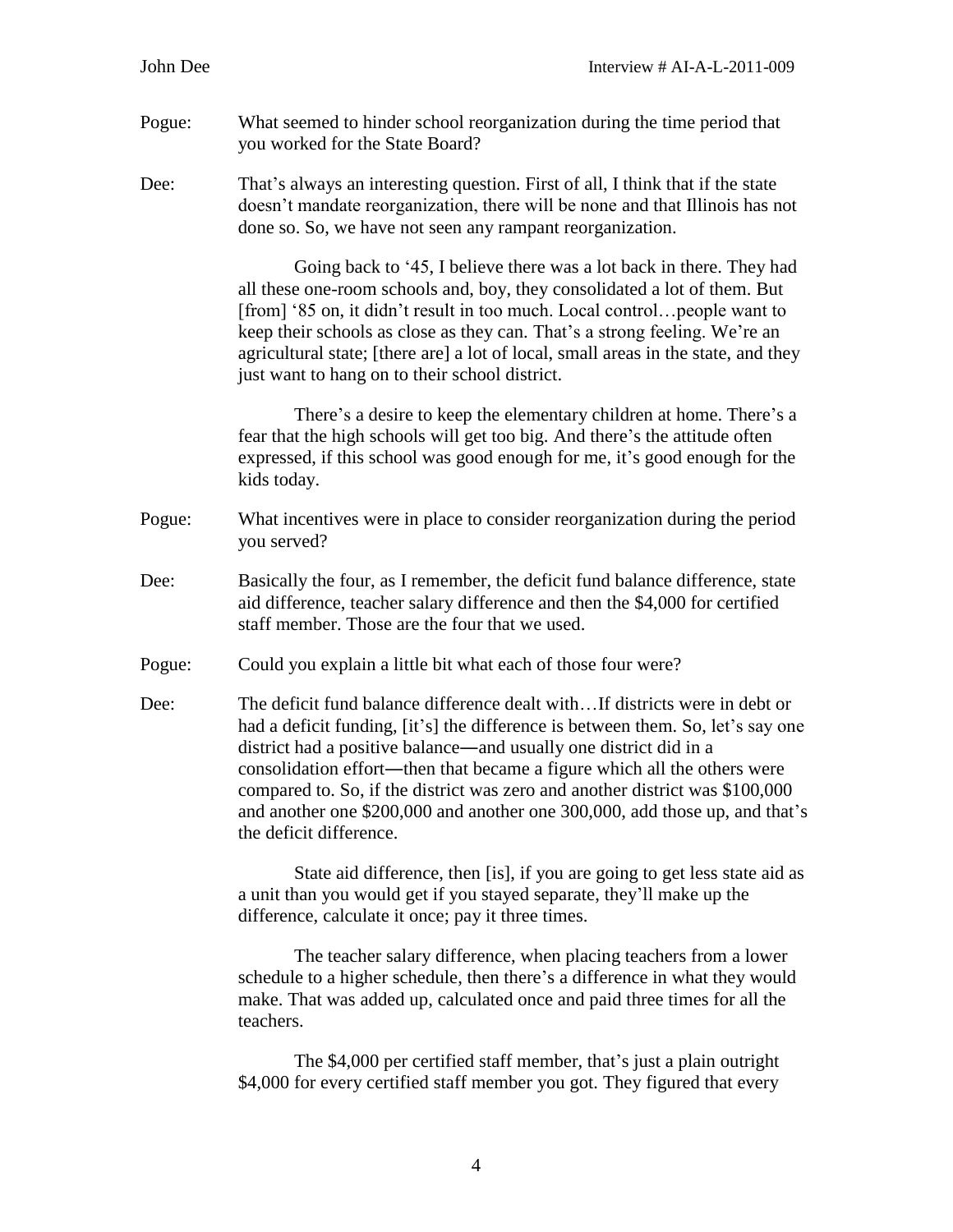year, at the end of the year, whatever staff was in that new district and then times 4,000.

Incentives were lucrative, but they weren't the deciding factor, as I decided. It just didn't do what you think it would do, because all these other things still were playing.

Pogue: Were there any key leaders on the State Board or in the General Assembly that were what you would call the promoters or real leaders, tied to the topic of school reorganization?

Dee: Well, the guy I was most familiar with was John Maitland from Bloomington. He was definitely a leader. Back in '85, Governor Thompson got involved, but he wasn't an education type leader. I was told that that '85 law was a result of the U.S. secretary of education―I think his name was Raley―had told Illinois that you need to reform your educational program in the State of Illinois. He was kind of the impetus, what the governor picked up on, and then they developed the Reform Act.

> People like Phil Rock, Art Berman, Gene Hoffman, these were all in the legislature, and they were kind of leaders in this early impetus. As I said, I worked mostly with John Maitland when I was in the office there. Now at the State Board, Ted Sanders, of course, he was the lead guy, and Bob Leininger worked with him.

But Gail Lieberman, who worked for the State Board, I understand was the lead. She had to put it all together; she had to manage the whole thing. They kind of dumped that on her. Sue Vance was involved, because of certification, teacher dismissal and that kind of things. Brenda Holmes was involved because of her lobbyist position, or you know, governmental relations. And Gordon Brown, top staff, just kind of sent out…You know, they had that road show, and Ted Sanders was leading the road show. But they had legislatures on that show, I guess, and…But those names lingered on until when I was still there. They were still in the legislature and still on the State Board.

Pogue: We'll just pause it right here.

(pause in recording)

- Pogue: Alright, we'll kind of pick-up with question eleven. Did the State Board superintendents, when you were working, have the same view on school reorganization as the governor or members of the General Assembly?
- Dee: I would say, in general, they did. They didn't agree with everything, all of the tenets of the bills being proposed, but they were at the table, and they had a say. A lot of what they said was implemented then into the development. They did all the research for the research department. Gail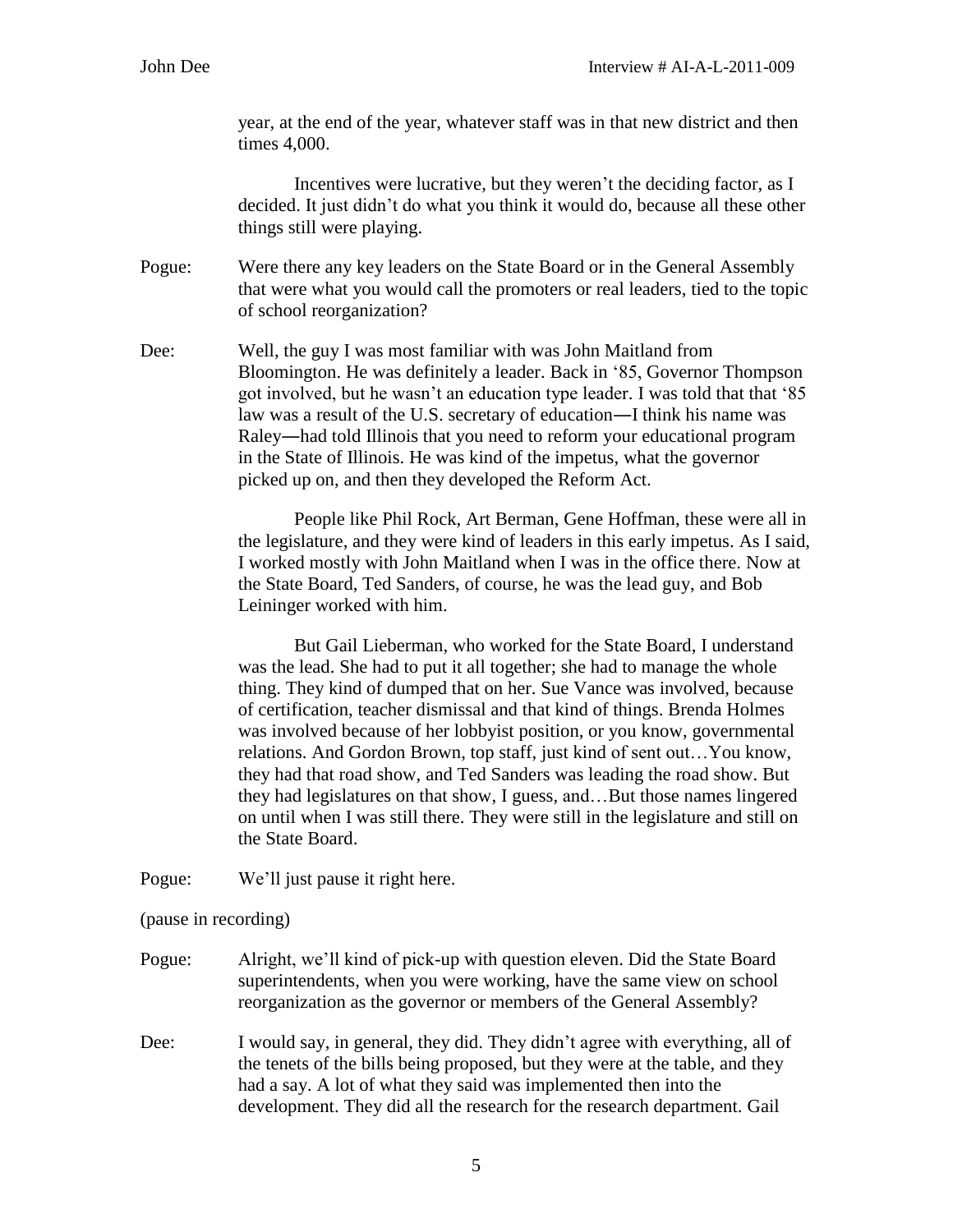Lieberman was the staff member who…So yeah, I would think, in general, they were on board with it.

- Pogue: Was there a State Board position on dual unit districts? You said that maybe you had a sense that they favored unit districts, but was there an official position?
- Dee: I'm not sure there was. I just don't recall that there was, because they were real cautious about positions. This consolidation thing is a sacred cow, and they're just real careful. But I know that was the position of the staff; that's the best route to go. We were careful when dealing with school districts, to kind of look at who they were and what they were and maybe what they wanted, before we said…You know, we didn't go out there and bang on them that they should form unit districts. That's just kind of an implied thing that we felt.
- Pogue: Were you ever involved in school reorganization as a member of the State Board of Ed [Education]?
- Dee: As a member of the State Board of Ed, yeah. Well, yes. I was out there all the time, as a matter of fact. And I did have an involvement before I came to the State Board.
- Pogue: Alright, do you want to explain that?
- Dee: Yeah, I might tell you about that. When I was at the Linden schools, Linden elementary and Linden high school, they had a **very serious** financial problem, and they just really couldn't continue. So they talked to the neighboring district, Provincetown. They [Provincetown] didn't have a problem, and they had an up-and-coming district. Thank gosh, they were upand-coming thinkers also. They looked at it. Sure, their towns were three miles apart. This would help us, you know, in programming, program offerings and so forth. They were very eager to talk about consolidation.

So we worked up a petition to form a unit district with the Linden schools, Linden grade and high; Provincetown was a dual district, grade and high, and then Centerville and Crestview, two rural elementary districts. All of them came together and formed a new unit district.

I know my experience was a little unique in Linden. Linden, I felt, just **had** to pass this issue. I couldn't talk about Provincetown, but I could talk about Linden. I visited every home in the Linden school district, with one or another board member, every home at night. We did it, and maybe six weeks went by, trying to convince those people they should pass it. And they did. So that was my experience with the formation of a unit district. Then I was named superintendent, when it was formed in Provincetown.

Pogue: How big a district did that end up being?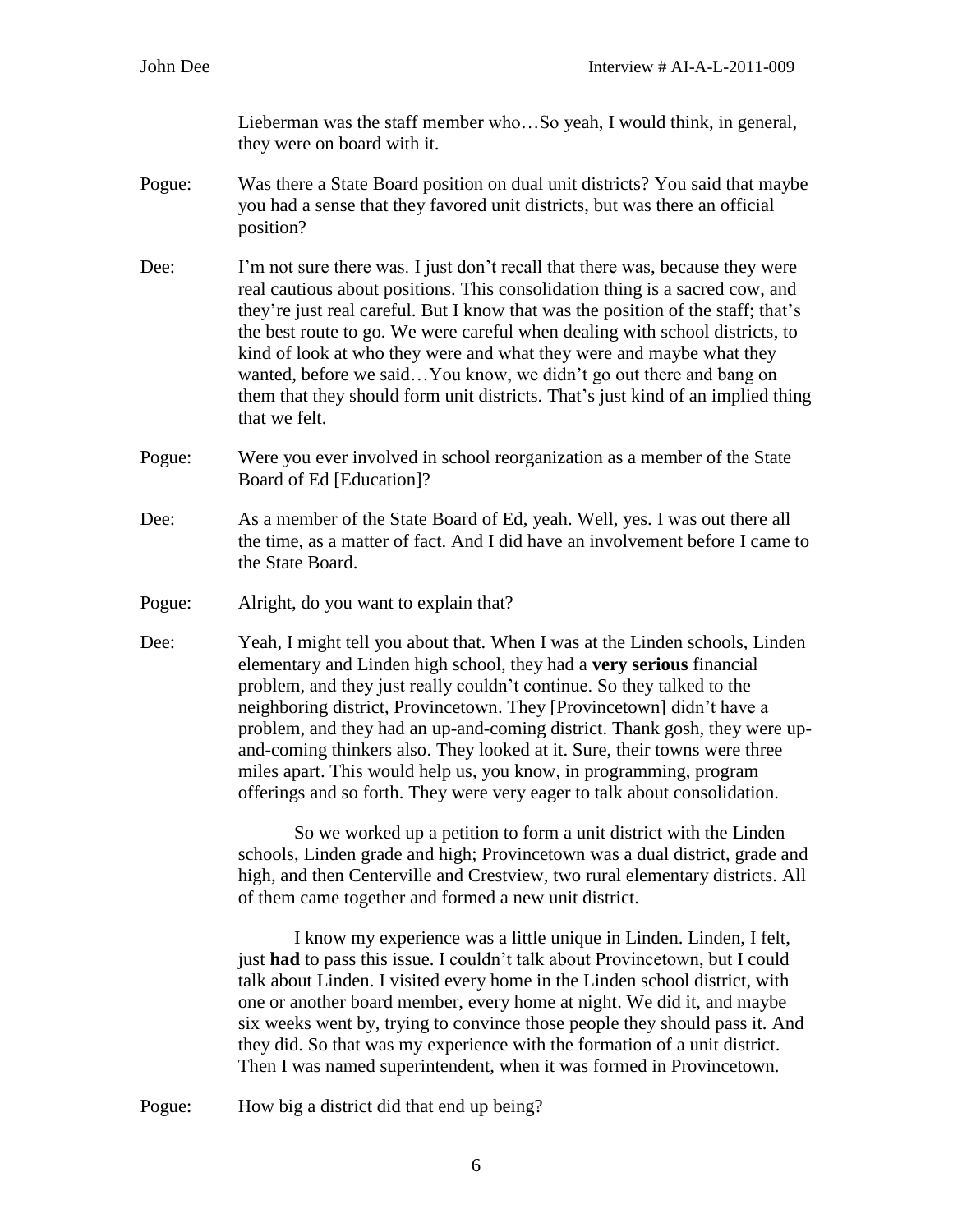- Dee: Well, about 1,200 students, K-12 [kindergarten through high school]. And we had maybe 150, 160 staff members.
- Pogue: As to the State Board, if there were any reorganizations that were brought forth as either detachments, annexations, consolidations, did you play any role in that?
- Dee: The State Board, as to efforts being made in the state, you mean, in general?

Dee: Yeah, yeah. And we formulated some of the possibilities by listening to the people in the field, like the cooperative high school came up. Then there came up the idea of dissolving a unit district and forming dual districts. These ideas came from the field, and then we looked into it. That's one we didn't approve of. We went ahead, and it became law that you could dissolve a unit district. I don't think it ever happened, but I think you could do it.

> [There were a] lot of the attachments or dissolutions. That was the biggest thing, I think. We formed some unit districts in the state, but dissolutions became the big picture, because nobody wanted to do anything until after they were out of money. Then nobody was interested, at that point, because they were taken in…So they would dissolve them and be attached to another district.

> Sometimes the regional superintendent had to do it; there were occasions like that. Then sometimes another board was willing to take them in. I think now dissolutions…Annexations have to go to a vote, if I'm not mistaken. That wasn't true then. That was all by petition. (laughs)

- Pogue: Were there any hot button reorganization issues that came up during your time at the State Board?
- Dee: Hot button issues?
- Pogue: In other words, were there any areas that were really looking at mergers but became very emotional?
- Dee: I don't know that I can single any out, but there were a number of them, yeah. I used to say, when I'd go out and talk to the school districts, and they'd have these meetings…They really weren't shooting at me; I was a referee most of the time. The locals, battling each other, We want it; we don't want it and that kind of thing. I don't remember…I can't really put my finger on any hot button issue, any issues that I remember, because they were all, more or less, you know, so I don't think I can, yeah.

Pogue: Right.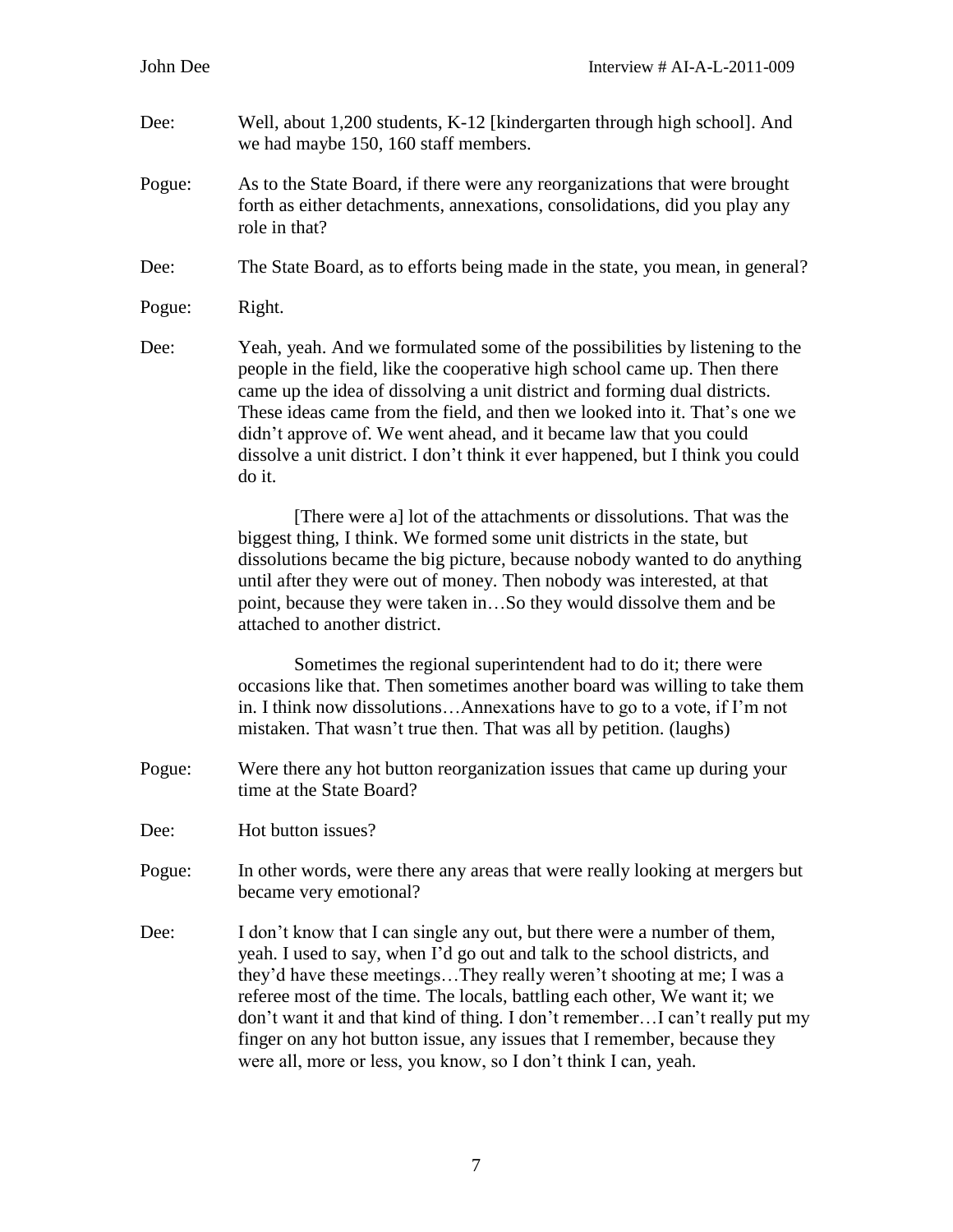| Pogue: | Were there any studies done by the State Board of Education, tied to school<br>reorganization? Since that has been brought up again in 2011, they have<br>been citing some studies about size of schools, and you mentioned Ted<br>Sanders' era. There was some basis from the U.S. Department of Education.<br>Were there any studies that really were being promoted by the State Board<br>as something school districts should look at?         |
|--------|----------------------------------------------------------------------------------------------------------------------------------------------------------------------------------------------------------------------------------------------------------------------------------------------------------------------------------------------------------------------------------------------------------------------------------------------------|
| Dee:   | No. I don't really remember studies since back to the time of '85. There<br>wasn't much going on. After they killed the '85 bill, then new impetus was<br>kind of laid aside, I think, for a while. So, no, I don't know of any. The<br>research department would have done them, if any were done. They might<br>have done some; I just don't know.                                                                                               |
| Pogue: | Why does Illinois have so many districts? We look in the 1940s; there were<br>over 11,000. That is now dwindled to 868 districts, but compared to other<br>states, we still have many more and many more, smaller districts.                                                                                                                                                                                                                       |
| Dee:   | Well, we said earlier, basically we're a rural state, and they want the schools<br>close to their communities. So, local control is a big word that they use.<br>Now again, no mandating has ever been done and until they do—that's my<br>opinion—there's not going to be any reorganization of any account. There<br>will be little by little.                                                                                                   |
|        | My experience is, when they can't go on any longer, you<br>knowAlthough there's examples. I'm not saying it's all that way. It's<br>generally that way, but there are some real good examples of school district<br>reorganization where the people want better schools and got them through<br>reorganization.                                                                                                                                    |
| Pogue: | Why weren't school construction or school buildings part of the incentives?<br>You mentioned four, but you didn't mention school construction and school<br>buildings, because often times, perhaps, if a high school was built in the<br>middle of a corn field, between two towns, that might lead to improvement.                                                                                                                               |
|        | Our neighboring Indiana, the state, with their consolidation effort<br>built schools to encourage consolidation. Right now it is a separate program<br>in which you get a rank because of merger, but you don't necessarily<br>become automatic. Was there a feeling that this did not belong in—                                                                                                                                                  |
| Dee:   | No, as a matter of fact, my staff felt it did belong there, and we kind of<br>pushed that effort, because buildings became very important in this process.<br>Sometimes two districts wanted to merge, and then maybe two high schools,<br>and neither of them were really high school desirable to this new unit<br>district, so there would have been an ideal situation. We did talk about that<br>and promote that concept to the State Board. |
|        |                                                                                                                                                                                                                                                                                                                                                                                                                                                    |

I think the State Board's feeling was, We don't want to go too far with these incentive things; [there's] a lot of money involved. This is just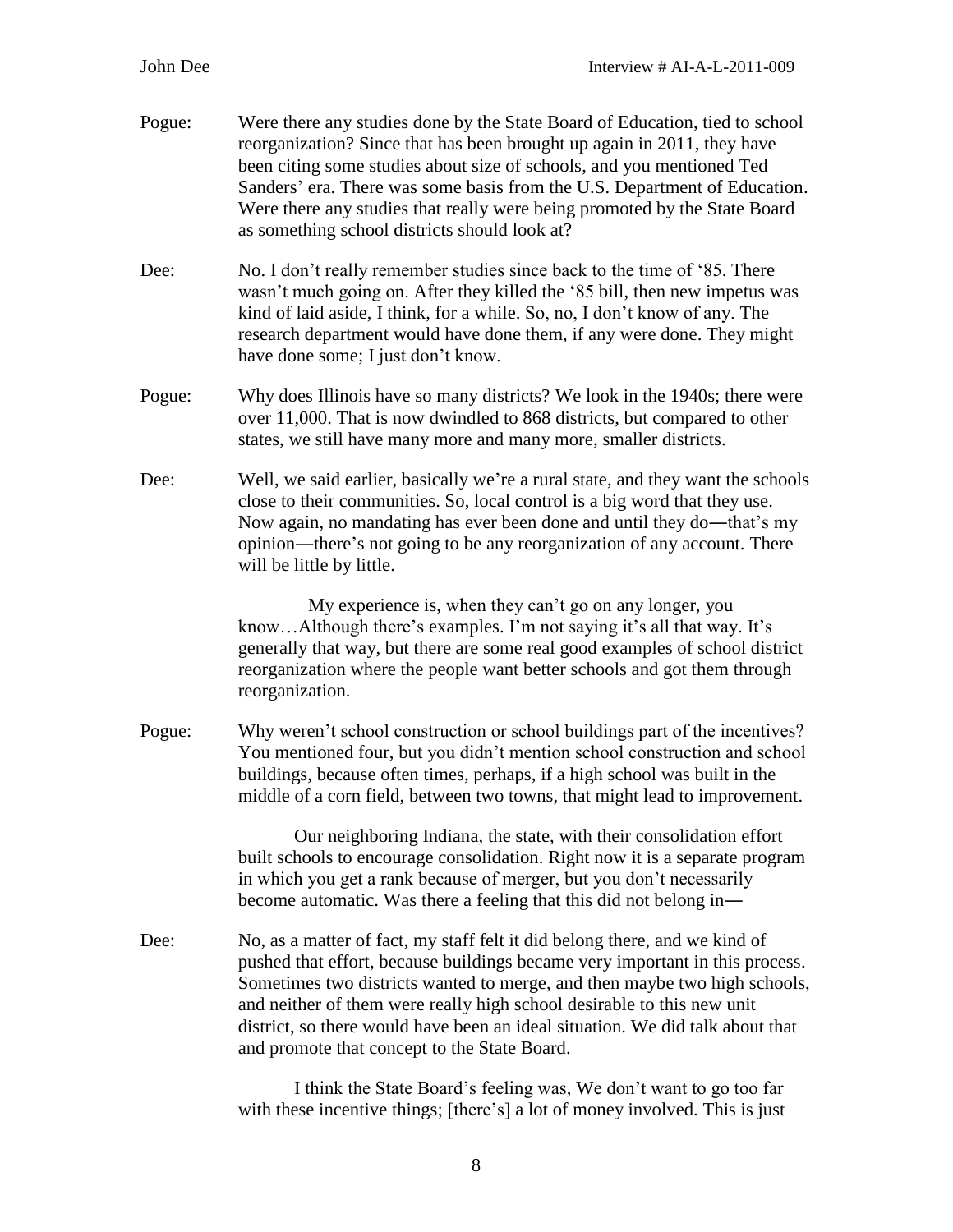|        | more money, and we don't also want to go overboard. They were kind of<br>wanting to hold the line on the incentive picture as much as they could. So I<br>think that's the reason school constructionEven though there was a school<br>construction bill passed, it wasn't tied to the school district reorganization.                                                                                                                  |
|--------|-----------------------------------------------------------------------------------------------------------------------------------------------------------------------------------------------------------------------------------------------------------------------------------------------------------------------------------------------------------------------------------------------------------------------------------------|
| Pogue: | Did school reorganization legislation originate with the State Board, or did it<br>just develop in the General Assembly, and they came to the State Board for<br>advice?                                                                                                                                                                                                                                                                |
| Dee:   | In '85, it was the legislature. It came through the governor and the<br>legislature to the State Board. Generally, though, it's the other way around.<br>Generally, even if a legislator had an idea, he would usually—when I was<br>there—take it to the State Board to be developed and tell them what he<br>thought. Then we would develop the concept and then feed it back. So<br>usually State Board, I thought, was my thinking. |
| Pogue: | Was there any major legislation on school reorganization that took place<br>during the term you were there?                                                                                                                                                                                                                                                                                                                             |
| Dee:   | The cooperative high school concept came about. I think there is only one in<br>the state, too, by the way, I've heard. There wasn't any when I was there.<br>But that's the only big change I saw.                                                                                                                                                                                                                                     |
| Pogue: | Is that the Paris-                                                                                                                                                                                                                                                                                                                                                                                                                      |
| Dee:   | Yes, that's right. That's what I was told. It was after me, but I was told that<br>took place.                                                                                                                                                                                                                                                                                                                                          |
| Pogue: | Since there was no action, what kind of led to even creating the idea of a<br>cooperative high school? Did some districts think about that?                                                                                                                                                                                                                                                                                             |
| Dee:   | Yeah, they don't want to give their elementary; [they] want to keep control<br>of those little kids. (slaps hand on a table) That was heard so much. High<br>school kids were a little different. We could do the cooperative high school<br>without losing our local districtsSo, elementary schools. That was the<br>only big thing I heard.                                                                                          |
| Pogue: | What role did the State Board have with school reorganizations? Would you<br>kind of explain the process that went on, either through detachments,<br>annexations or consolidations during your term?                                                                                                                                                                                                                                   |
| Dee:   | My section, what I worked with, worked real closely with regional<br>superintendents. That's where they knew what was going on. They had the<br>pulse of the people, and if there was interest in something happening, they<br>knew. We worked with them a lot. I think we were always there at the<br>forefront.                                                                                                                       |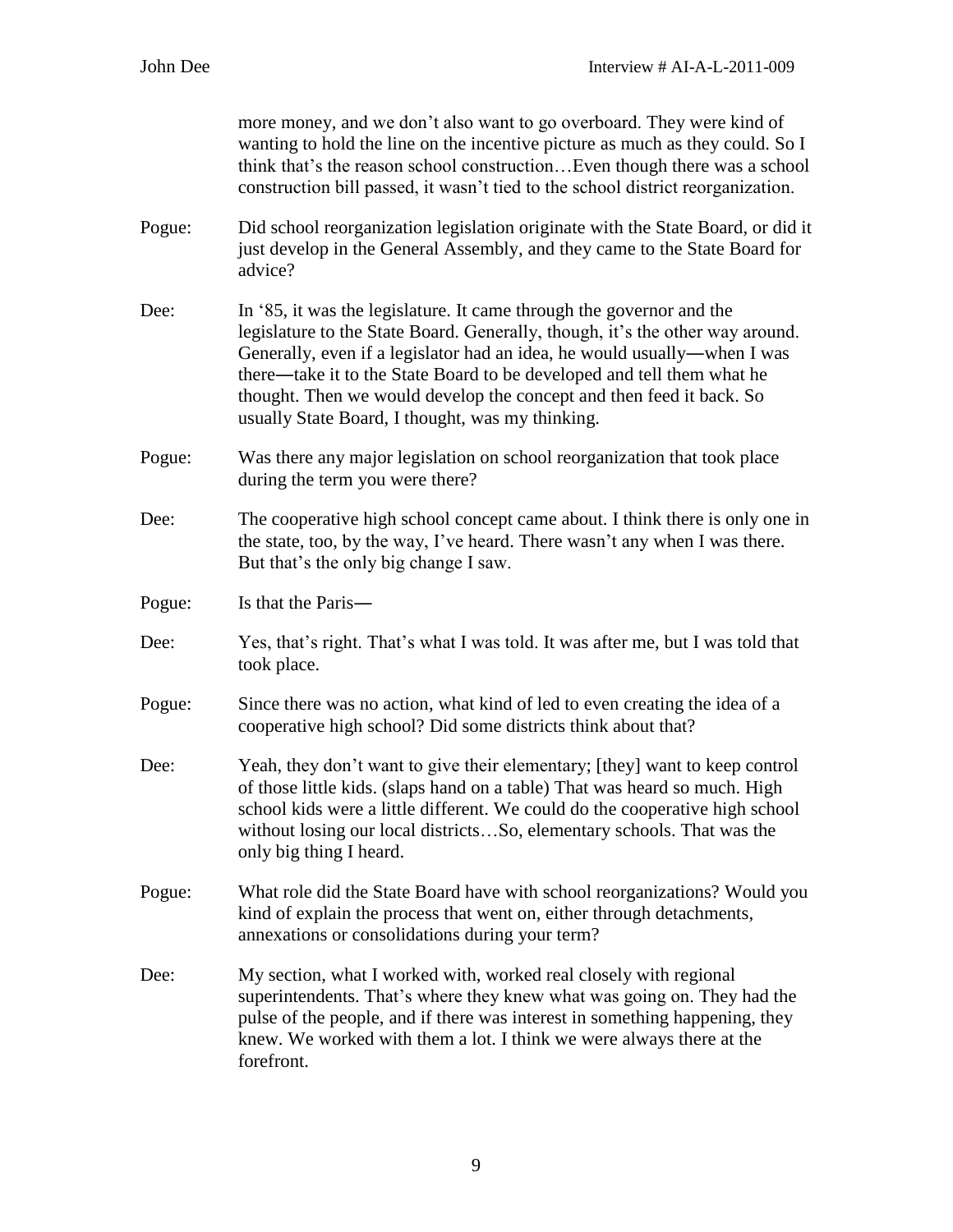It seems to me we were deeply involved in anything reorganization, '87 on. We did it, whatever it was, whether it was information needed, studies needed, going out and talking to the people, helping them…We didn't push ourselves on them, but we would help them. I had a whole thing drawn up about how you do this, guys. We'd form a steering committee; we'd get a committee of ten and just work our way though that whole process, set up these committees on transportation, curriculum, finance and so forth. They were receptive to that. Then we'd have a steering committee with subcommittees...But it was all through the regional superintendents where we were. That's where we did our work, really.

- Pogue: So you're talking about what needed to be done before the districts actually considered their options?
- Dee: Yeah. Because they didn't know what to do, I found. They were just floundering. So, they'd get somebody like me come out from the State Board and just start talking them through it, give them the law, give them the incentives that would apply, and then, like I said, I liked to talk about…I thought they needed to do that more than they did. This idea of forming a steering committee and getting subcommittees and looking into all the various areas…We would help them as much as we could to develop, what do they talk about in transportation? Well, we would help them kind of know, that kind of thing. So, yes, that's how we did it.

And then we'd go back, if we needed to, and work with them again. They'd have a meeting, go off in their subcommittees, come back in two weeks, three weeks, a month, whatever, and talk again. Timetables were important. Elections were the key. You worked around election dates. That's one thing we gave them, was timetables. You have to start at this point if you want to end up at this point. In other words, when do you want to start your district? Well, then you are going to have to start the process back here, so you can make it work, because there are timetables.

- Pogue: When you talk about going out and explaining options to the various schools that are considering that, today they do feasibility studies through an outside source, and then the State Board reimburses them. Is this what you were doing, in lieu of what we now do with the feasibility studies?
- Dee: Yeah. My part was to lead the way and set up the…And if they wanted to do a study, we did one free. You couldn't beat our price. I had five staff members who did feasibility studies from our office. So, if they wanted one, we could…But the other was there. If they wanted to hire a consultant, they could do that, too. Later, our office got out of it. That's when the private consultants got in the business big time. (laughs) Nobody was giving them free anymore.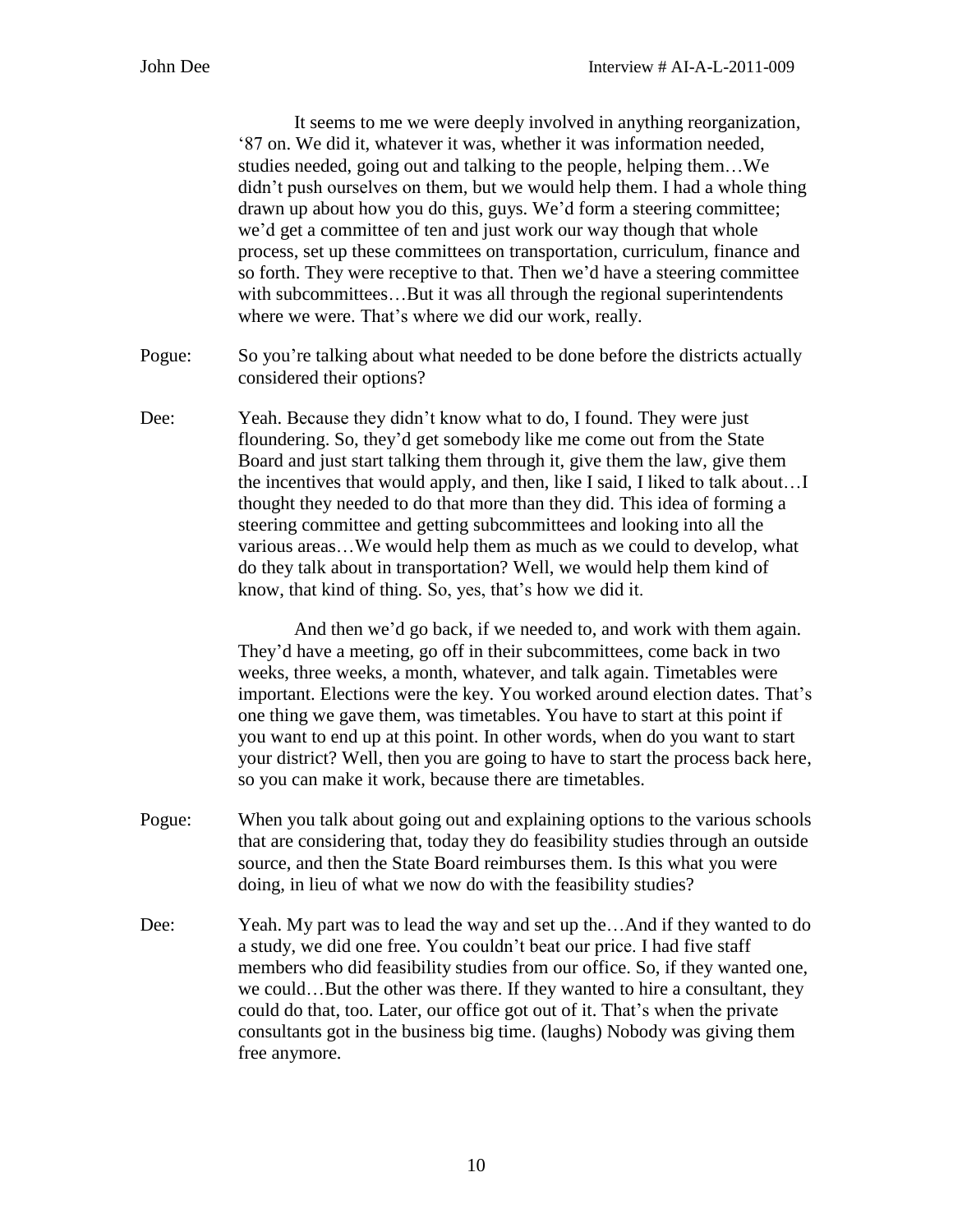- Pogue: Does the state superintendent have to approve any changes in school districts?
- Dee: Only if a new district is formed. The regional superintendent must hold a hearing. The petition has to be filed. Then the regional superintendent has to call a hearing and make a decision and send it on to the state superintendent. He has to approve it or deny that petition, and it goes back. Then they set up the election.

[In cases of] dissolutions and annexations, no new district was formed, so, no, the regional superintendent took care of that. Now, whether that has changed today, I don't know. Since they now have to vote on annexation, I'm not sure what has to happen there.

- Pogue: When it came to state superintendent, during your term, how would that be handled, when the state superintendent got this from the local district?
- Dee: Well, it came to our section. It was channeled to us, and then we facilitated it within the agency.

So, we would review the whole darn thing and come up with a position. It would also be sent to the legal department and to the finance department, to make sure those areas were properly covered in that petition. So we would give the general approval and then, usually…Now, like Bob Leininger's who I worked with in this area. You would sit down with him and give all the reports, the finance, the legal…I worked real closely with legal when I was there, because there was just a lot of legal involvement. Then we convinced the state superintendent that this should go; this should be a go.

Sometimes it is not a viable district. Sometime buildings are going to be in the way. There's no place to put this new high school, because neither building will hold them all. Well, if you're going to have a new district, you need to put them…To still have two high schools, where did you go? You didn't improve anything. You still got two high schools, that kind of thing had to play.

And, of course, all of the legal steps had to be stepped through, so that was something…The legal department dealt with that more than us.

- Pogue: When those requests came through then, did you have a timeframe that you were required to meet, so that this issue moved up to a priority, compared to other assignments that you might have?
- Dee: Right. Because the state superintendent, I think it was thirty days he had to make a decision, once it arrived in our agency. So we had to get our work done and get it to him, so that he could make his decision and get it back to the regional superintendent.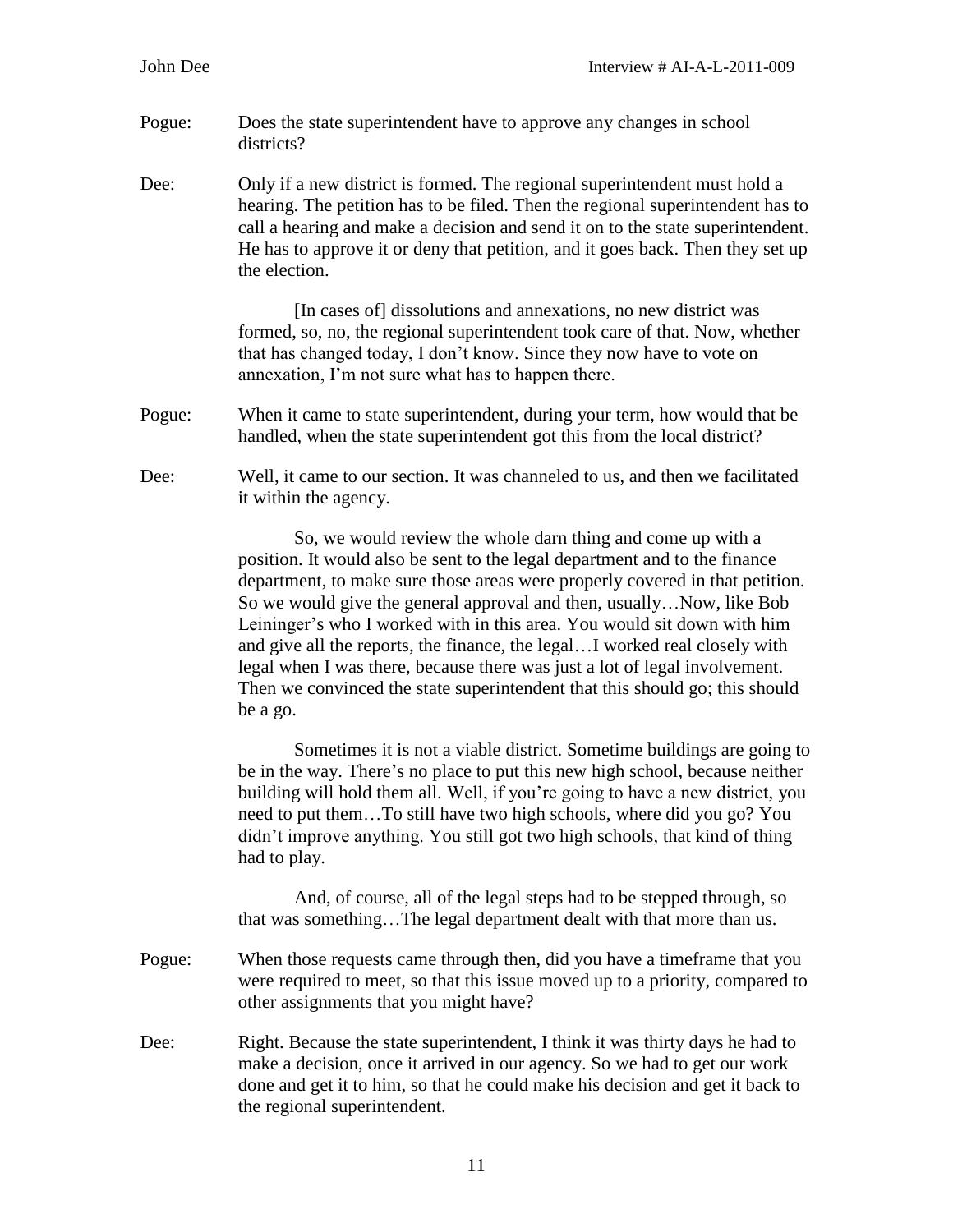- Pogue: Were there any reorganizations that the State Board rejected during this time period?
- Dee: Don't recall any; I just don't recall any. My notes didn't have any in them, so I just don't know if one ever was rejected. Usually they would get rejected before they got there. There was a big problem somewhere. If they're going to get rejected, there's got to be a legal problem, or like I mentioned…One thing they had to prove was that education would be better for the kids; they had to prove how. That's a grey area too, how do they prove that?

Well, they had to address it in the petition, how they're going to get that done, if the state superintendent didn't think that he could reject the petition. You know, we waived those things, but I don't recall any ever being denied. Maybe there were; I just don't recall it, I don't.

- Pogue: How would a district show that this was an educational improvement? You mentioned that was a criteria.
- Dee: Boy, I suppose course offerings, class sizes, opportunities for kids in the area of sports and activities other than curriculum that they might…I think those are the kind of things. Class size would be one, number of offerings at the high school. I think stuff like that, as I recall.
- Pogue: From the reorganizations that took place during your time period, was there a specific geographic area where these took place?
- Dee: You mean in general, where a number of them took place?
- Pogue: Right.
- Dee: No, I don't think so.
- Pogue: Were most of them what would be called rural, as compared to suburban?
- Dee: Uh-huh, yeah. I don't recall very many suburban going... They did studies, and we talked, but I don't remember any of them moving. I'm sure they have, but I don't remember any that did.
- Pogue: Did you have many elementary districts deciding to go to unit?
- Dee: You mean the elementary and the high schools?
- Pogue: Right.
- Dee: Yes. That was the most common that we dealt with. The **most** common, of course, was dissolution-annexation. But, in reorganization, they could also form…Two elementaries could make a bigger elementary, and two high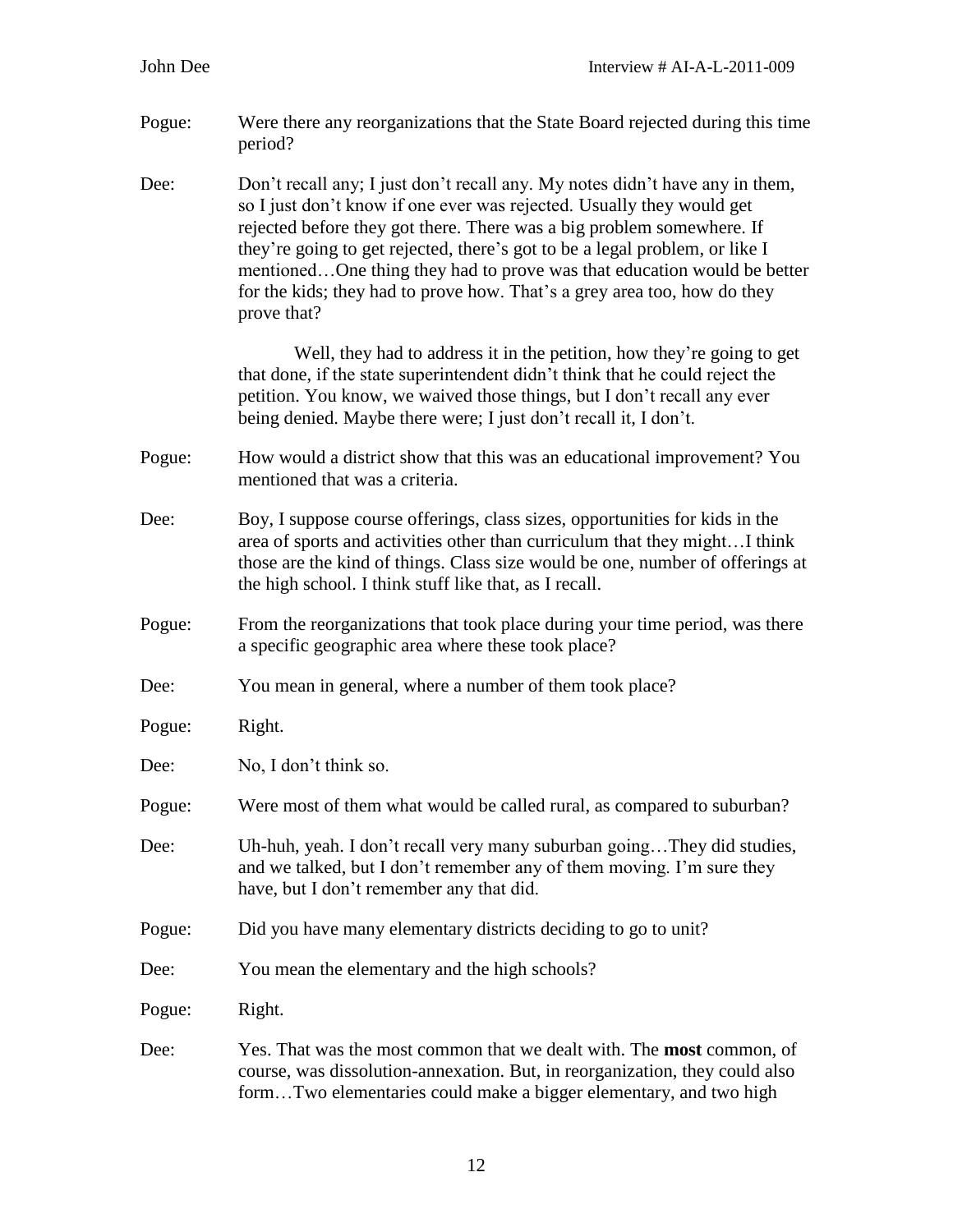schools make a bigger high school. We didn't see as much of that as we did the one district formation. I think that was the biggest one.

Pogue: Could you kind of walk through when you went out to do this feasibility study, how that handled through the regional office? Could you give us some sense of how you handled the meetings or your role at meetings?

Dee: You mean when they were getting into the thing at the start?

Pogue: Right.

Dee: Usually, it involved an explanation. You mention the regional office. The regional superintendent was usually always present. They were very involved, and they were at those meetings also, and they could answer questions if they needed to be answered.

> The presentation might be to explain the laws and not go too far into it. If I knew that they could really only do certain things, there is no use explaining the whole thing to them, explaining every law, because they couldn't do them anyway. So, if it was unit districts, what they should be doing, that's what I stressed. I would mention the others but not go into [detail], and then [I'd] mention the incentives and how they worked.

> At the beginning, I didn't know numbers―those had to be developed later―but to tell them that it could be lucrative, that they could get some good numbers, and then get into the steering committee idea and the committee of ten. The committee of ten is key.

I might digress here just a minute, because anybody can start the petition process to form a unit district. And I don't remember where it was, but we once had a lady in a committee…I think she was an airline stewardess; she was gone a lot. But she decided that her district should merge with a neighboring district. So **she** listed a committee of ten, got a petition drafted, carried it in both districts, got it accepted as a valid…and then the Board of Education, nobody knew anything about it. Even the committee of ten didn't even know they were on, as a committee of ten. They didn't even know it. Now a lot of people signed it, of course, because it seemed like a good idea. This thing went quite a ways down the road.

I only say it to show that one person can start the process for a unit district, and if everything falls in place, they can go all the way to the state superintendent and be put on a ballot. Anyway, I just thought that was interesting, but that did happen. And we were scrambling to try to catch up with her and what she was doing. I digressed; where did I digress from?

Pogue: Did that district merge?

Dee: No. No, it didn't pass in the end. They did catch up. (laughs)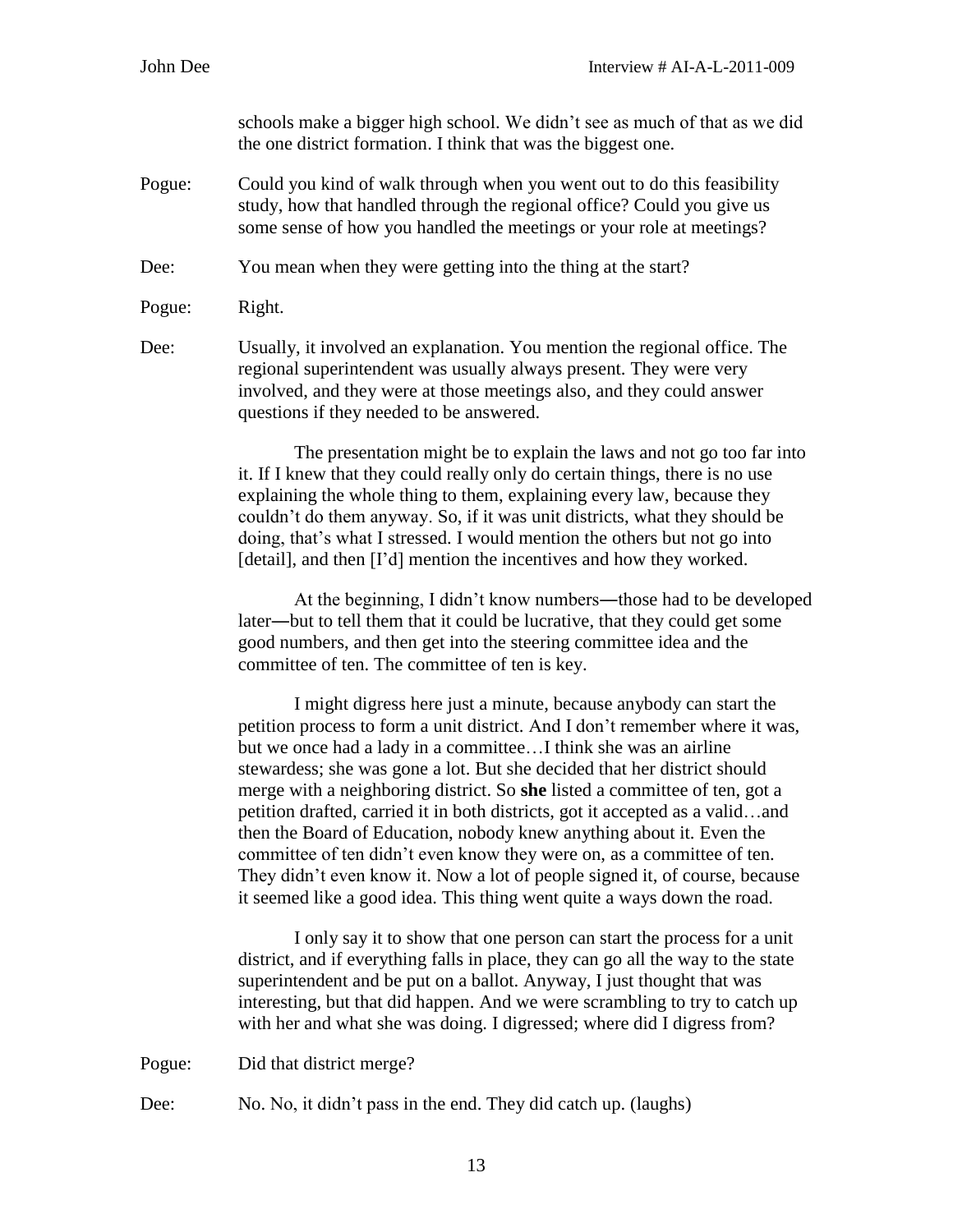I was talking about the process. How you form the steering committee and the committee of ten is a major part of that steering committee. They, seven of those ten, have control of that petition. They can make changes in that petition. And they're usually the first ten signers of the petition. The petition states what's going to happen here. What are we proposing be done? I always told them that the committee of ten should be proponents and not opponents. Now there should be opponents on the steering committee but not on the committee of ten, because what they do is they're proposing something. Well, if you're against it, you're not proposing it.

So then, that steering committee then, you got your committee of ten, which is the core of the steering committee. Then you form subcommittees on curriculum and finance, transportation, buildings, that kind of stuff. You get people who are interested in those areas to get on those subcommittees. Then they do the study of that particular area, and they come back together. Then they would report back to the central committee, the steering committee, what they found out.

And this, you know…Transportation, maybe they found, hey, we got problems here with the transportation thing. They could show that, you know. Curriculum, how is it going to be improved? That's where [they present] that impetus for how [are] we going to improve these schools by doing this? Well, the curriculum committee's going to have a lot to do with that. Basically, that's it.

Then we'd culminate in a petition, which would be carried in that state of the proposal, which would be submitted.

- Pogue: Did the State Board help at that time with determining potential tax rates?
- Dee: Yes, yes. That was all done with the finance department. That is true. As we got into this then, they would do all the calculations, what the results would be as the districts merged, what the incentives would be. Yes, they had all that information before we went to the petition. That's right.
- Pogue: As far as after the district was approved by voters, did the State Board have any additional role, other than making sure the incentives went out and the debt issues were handled? Did they have any role in follow-up?
- Dee: Yeah, mostly through the regional superintendent. He's the one that really implemented and worked with the district. Finance department would be available to answer questions. We didn't go out too much afterwards, but we were there to answer questions and give them direction if they needed it. But, the regional superintendent was the key, at that point.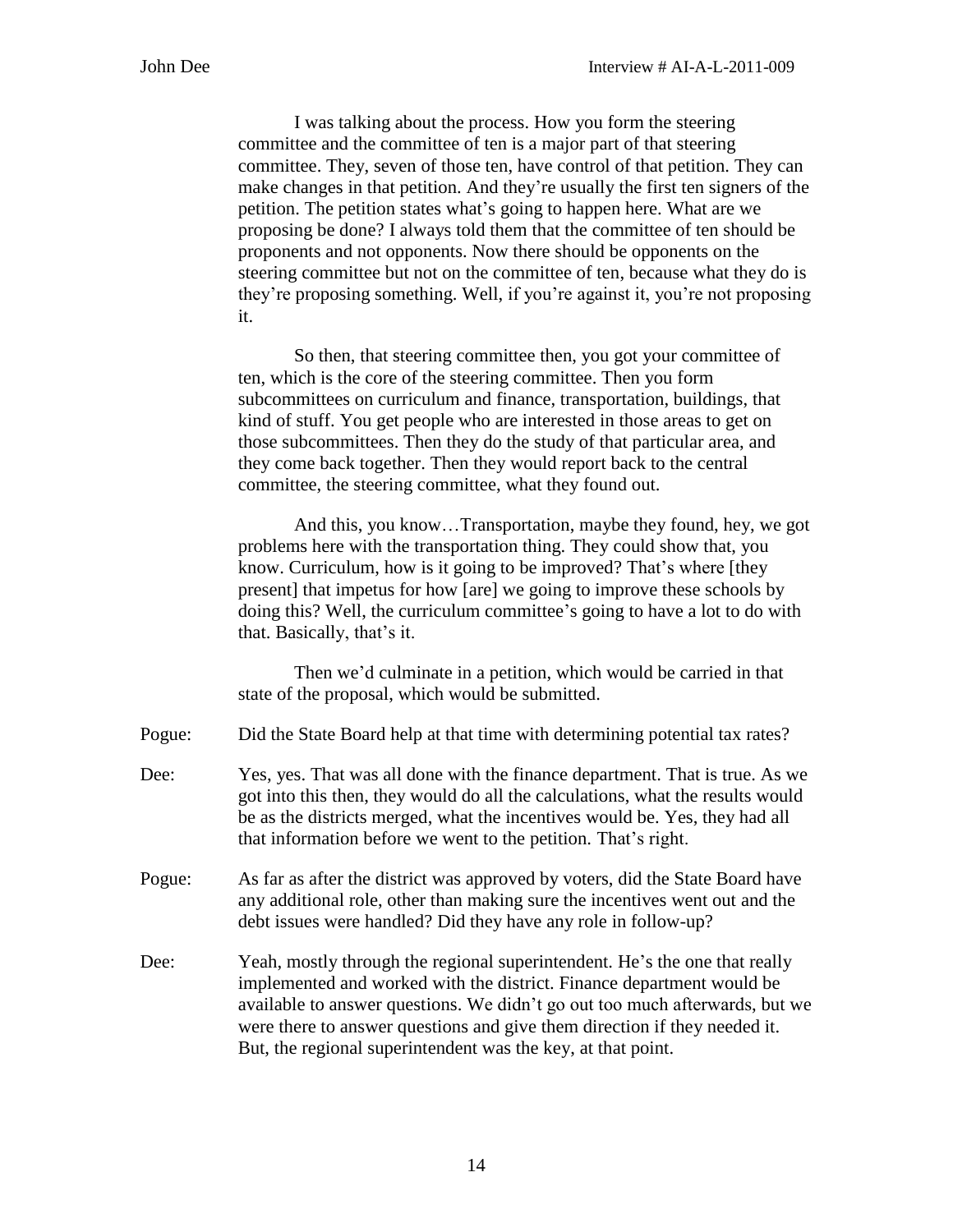| Pogue: | Did the State Board of Education have a goal of a certain number of districts<br>in Illinois? We're hearing, maybe we should have 300 districts in the state.<br>Did the State Board have any target number at the time you were there?                                                                                                                                                                                                                                                                |
|--------|--------------------------------------------------------------------------------------------------------------------------------------------------------------------------------------------------------------------------------------------------------------------------------------------------------------------------------------------------------------------------------------------------------------------------------------------------------------------------------------------------------|
| Dee:   | No, not at the time I was there. No goals were ever set. I don't even know if<br>we did the research. You know, Iowa mandated unit districts, and they<br>formed them all over the state. It was a bombshell over there in that state,<br>but it was done. And then they had to live with it. They did.                                                                                                                                                                                                |
|        | Bob Leininger lives in Kentucky, and he tells me they have county<br>units in Kentucky. They mandated them, and that's what they got down<br>there. And other states have done the same kinds of things. But it's always<br>dangerous. Illinois's never had, I guess, the guts to hit the nail on the head<br>and say, "Here's what we should do." So we never have. (laughs)                                                                                                                          |
| Pogue: | Were there any issues about multi-county mergers that were more<br>problematic during your time period, where you had districts that might be<br>equally in three or four different counties?                                                                                                                                                                                                                                                                                                          |
| Dee:   | Geography was a big thing, so many miles. That gets to be a problem in a<br>normalHow long's that kid going to be on the bus? And then, if you're<br>going to keep him on there over an hour, how many buses are you going to<br>need to make this thing work? If you go even to a county-wide, you can get<br>a pretty big district, and if you go multiple county, you get into other[Do]<br>you mean multiple county formations, or are you talking about parts of<br>different counties coming in? |
| Pogue: | Let's say, like a district that might be in two or three different counties.<br>Today we might think of Indian Prairie, which-                                                                                                                                                                                                                                                                                                                                                                         |
| Dee:   | Okay, parts of them are in here, yeah. That was problematic, yeah. That took<br>a lot of legal thinking, and we worked on that a lot. I used to put out position<br>papers, answering questions when they'd come up. Just develop the<br>questions and the answers and then send them to the regional sups and my<br>staff and superintendent and whatever. That helped answer those questions<br>as they came up, because you're right. That's a good point. They did come<br>up.                     |
| Pogue: | Now did you ever have any districts that weren't bordering with one another<br>request a merger?                                                                                                                                                                                                                                                                                                                                                                                                       |
| Dee:   | Yeah, but that, more or less, [was] a dead issue, in my time. You just had to<br>be contiguous, or you couldn't do it. (laughs) So, we just told them, "You<br>can't do that," and they were going to have to find another way, if they<br>wantedWe didn't work with them in that case, because that just won't<br>work. (laughs)                                                                                                                                                                      |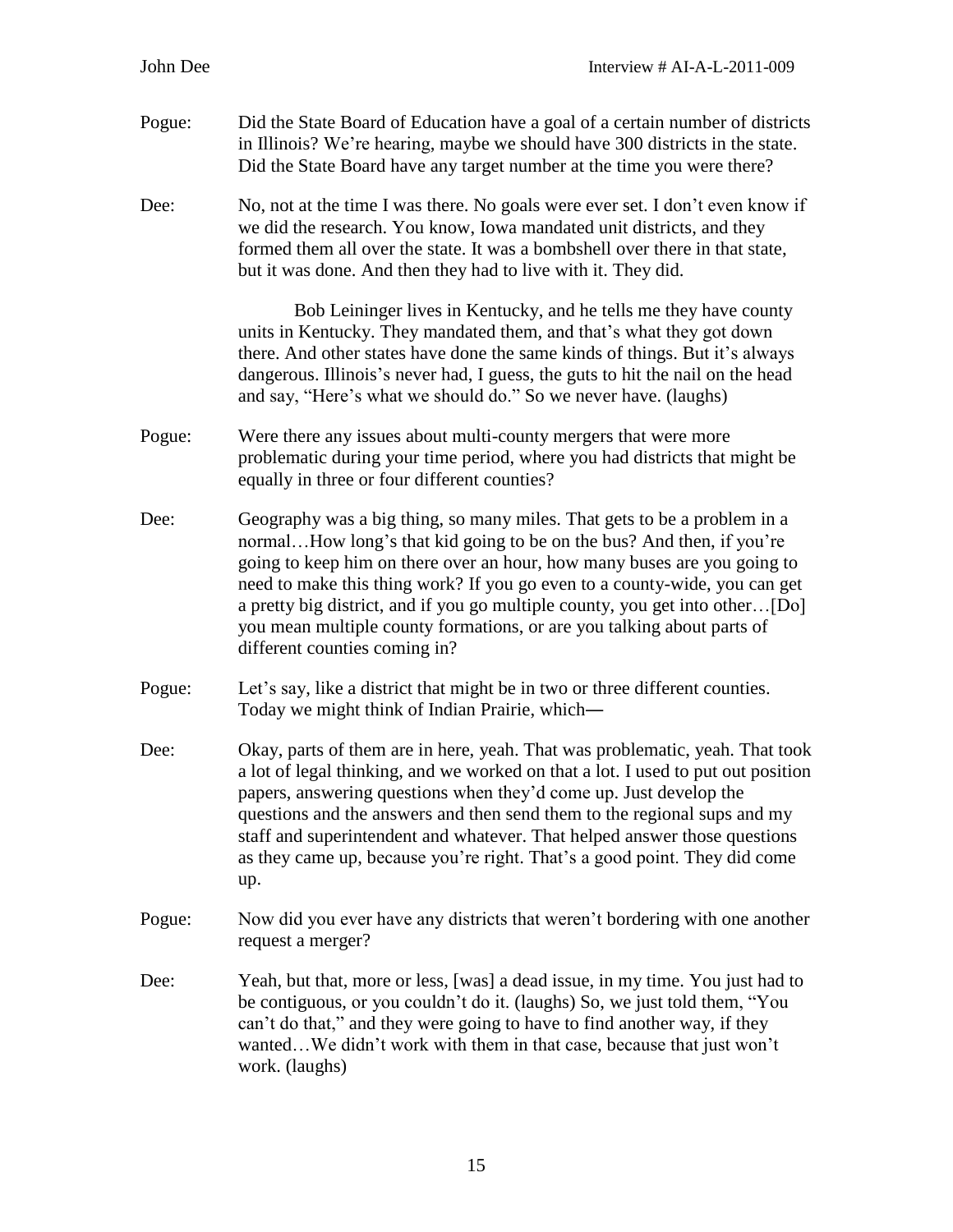- Pogue: Do you have any suggestions for current policy makers, regarding school reorganization?
- Dee: I would say, it needs to happen. I was always concerned about the small high schools. And today, even when I was still working at the State Board, they do a lot of cooperative programs together. I think of one, and Michelle [Henniger] mentioned this to me, Neponset.

I was in Neponset. It's a little school, eighty high school students. Kewanee is the district they should merge with. But these people were so adamantly in favor of keeping it, they even wanted to build a new high school, for eighty kids. But they had so many cooperative programs going on with Kewanee, they were almost in Kewanee. But they're still operating up there in Neponset. She says that's an issue again. It looks like maybe they're going to merge, finally, with Kewanee. (laughs)

So, I think reorganization ought to be on the table. They ought to be talking about, I think. We need to reduce the number of schools. I wouldn't have any idea how many, because all of these things come in to play, geography, size of the high schools, and all those things.

You know, we used to think…My office had a position that you didn't need a high school of 500 to have a good high school. You could have 350 to 400 and have an awful good program. We came up with those kind of thinkings, because of logistics, because of the mileage, you know. To get 500 kids in a high school in rural Illinois, you've got to probably have a big district to get that done. But I still think, back to your question, yes, it ought to be on the table; it ought to be pursued; it ought to be looked in to. It won't be easy, because the governor is going to find out. (laughs)

- Pogue: As far as incentives, you mentioned that the four have been pretty stable for the last, what, twenty years?
- Dee: Well, since '85 anyway. They came in after '85, so, yes.
- Pogue: Are there any other incentives that you think should be on the table as policy makers look at school reorganization today?
- Dee: Buildings. Buildings should be on there. Facilities have to be considered, and a lot of times, there is just a need for a new facility. It could be part of the incentive package, maybe, to help get that done. We do have school construction grants and so forth. However well they're paid out, I don't know today, but it could be coupled with that somehow. The grants, that should be a priority. School consolidation should be a priority for a construction grant, I think. It's a valid, viable proposal.
- Pogue: Well, in closing, you talked about your own experience with Linden and Prophestown? Then you talked about your own role in the State Department